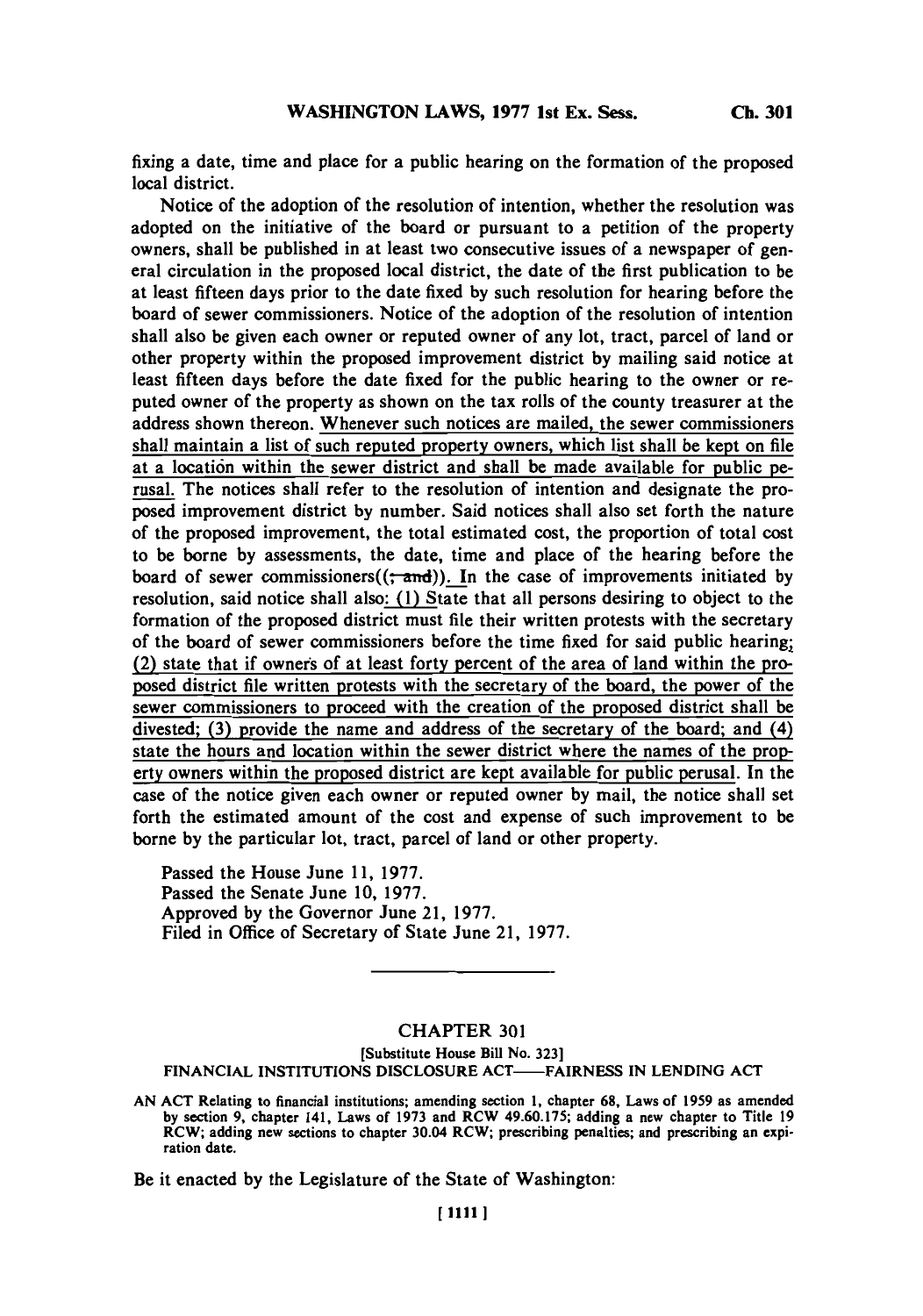**NEW SECTION.** Section **1.** This chapter shall be known and may be cited as the "Financial Institutions Disclosure Act".

**NEW SECTION.** Sec. 2. Unless the context clearly requires otherwise, the following terms when used in this chapter shall have the meanings ascribed to them in this section:

**(1)** "Application" means a written request for an extension of credit made in accordance with procedures established **by** a financial institution for the type of credit requested;

(2) "Default" means that a loan payment due on or before the first day of the month preceding the month in which the reporting period ends remains unpaid;

**(3)** "Financial institution" means any bank or trust company, mutual savings bank, savings and loan association or credit union which operates or has a place of business in this state whether or not regulated **by** the state or federal government and which has more than ten million dollars in assets, and any mortgage company which operates or has a place of business in this state;

(4) "Foreclosure" means the transfer of title as a result of foreclosure proceedings, a trustee's sale or the giving of a deed in lieu of foreclosure;

**(5)** "Home improvement loan" means a loan, unsecured or secured **by** collateral other than a first lien on residential real property, (a) the proceeds of which are to be used for the purpose of repairing, rehabilitating, or remodeling an existing residential dwelling, as stated **by** the borrower to the financial institution at the time of the loan transaction, and **(b)** that is recorded on the books of the financial institution as a home improvement loan;

**(6)** "Neighborhood" means an area designated **by** a census tract, or where no area has been designed **by** a census tract, an area designated **by** a zip code;

**(7)** "Rejection" means a refusal to commit a loan to a person who has made an application, as defined above;

**(8)** "Single-family" means a residence consisting of from one to four dwelling units; and

**(9)** "Multifamily" means a residence consisting of more than four dwelling units.

**NEW** SECTION. Sec. **3. (1)** Beginning on July **1, 1977,** each financial institution with a home office or branch within a standard metropolitan statistical area shall file annually with the secretary of state, on or before a date of ninety days after the end of the fiscal year of the institution, for each neighborhood in which said financial institution has received, made, or rejected a loan application when such neighborhood lies wholly or partially within a standard metropolitan statistical area, a statement, for the loan categories designated in subsection (2) of this section, showing:

(a) The number and aggregate loan amount of owned loans closed subsequent to July **1, 1977,** outstanding at the beginning and end of the reporting period: PROVIDED, That this section shall not require reporting of loans closed prior to July **1, 1977;**

**(b)** The number and aggregate loan amount of serviced loans closed subsequent to July **1, 1977,** outstanding at the beginning and end of the reporting period: PROVIDED, That this section shall not require reporting of loans closed prior to July **1, 1977;**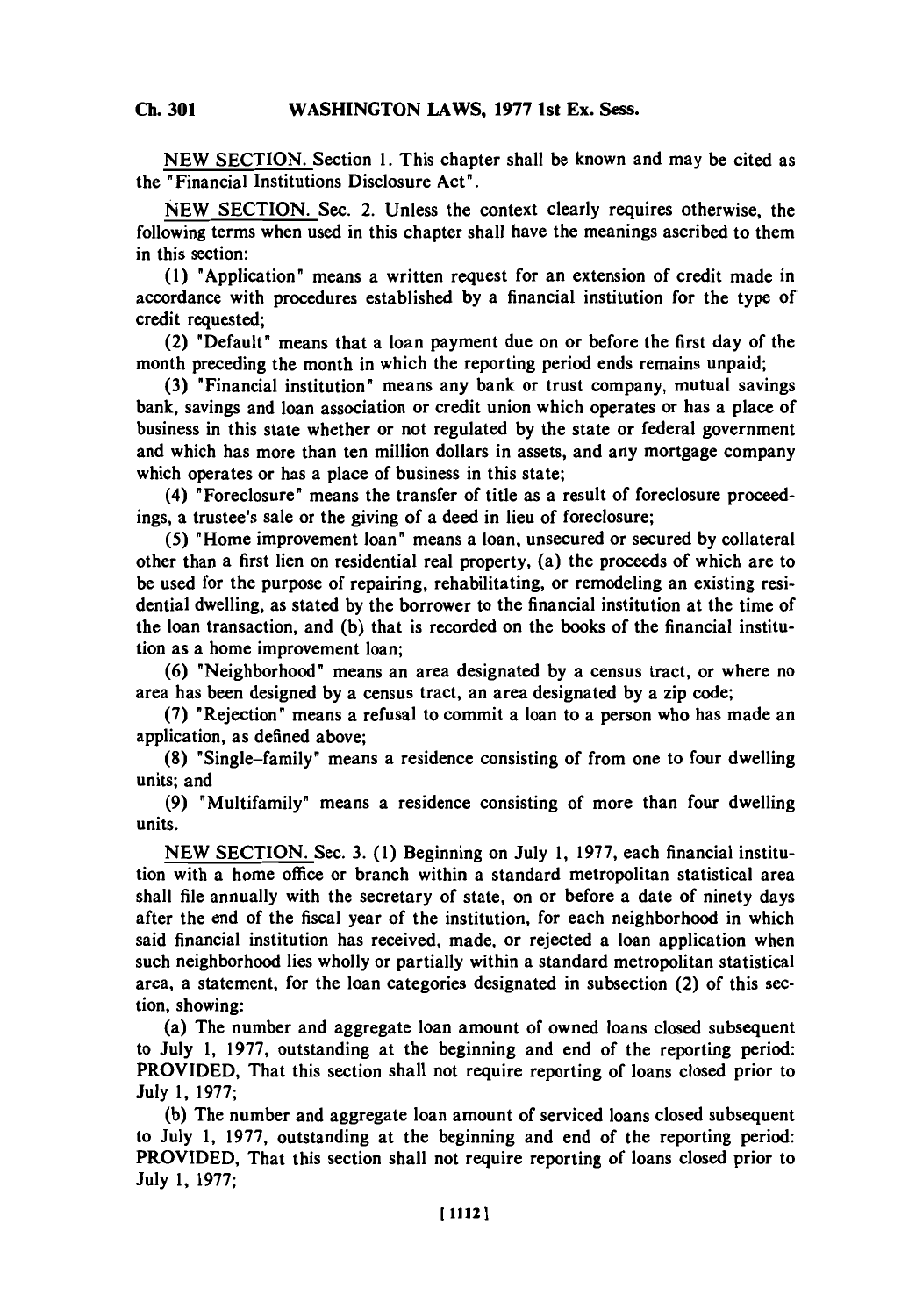(c) The number and aggregate dollar amount of applications processed and applications rejected during the reporting period;

**(d)** The number and amount of loans closed during the reporting period;

(e) The number of foreclosures for the reporting period;

**(f)** The number of loans in default for the reporting period.

(2) For each of the following loan categories, the information designated in subsection **(1) (a)** through **(f)** of this section shall be separately disclosed;

(a) Conventional single-family first mortgages with twenty or more percent down payment;

**(b)** Conventional single-family first mortgages with less than twenty percent down payment;

(c) Single-family mortgage loans guaranteed under the provisions of the federal Veterans' Benefits Act, Title **38,** United States Code, chapter **37,** subchapter II;

**(d)** Single-family mortgage loans insured under the federal National Housing Act, Title 12, United States Code, chapter **13;**

(e) Single-family home improvement loans and loans made in accordance with subchapter **I,** "Housing Renovation and Modernization", of the National Housing Act, Title 12, United States Code, chapter **13;**

**(f)** Other residential loans including multifamily dwelling loans.

**NEW** SECTION. Sec. 4. Each statement filed under the provisions of this chapter shall be verified **by** a certified public accountant or **by** two officers of the financial institution and shall be filed on forms promulgated **by** the secretary of state. Wherever possible, the secretary of state shall make the forms consistent with the disclosure forms required to be filed **by** financial institutions under the Federal Home Loan Mortgage Disclosure Act of *1975.*

**NEW** SECTION. Sec. *5.* The secretary of state shall make statements filed under the provisions of this chapter available for public inspection during the regular business hours of his office, and shall provide copies of the statements to any interested person upon payment of a reasonable fee to cover the cost of copying. Each financial institution which has filed a statement shall make a **copy** of such statements available for public inspection during regular business hours in each office located in a standard metropolitan statistical area.

**NEW SECTION.** Sec. **6. (1)** An institution which is required to file statements **by** this chapter and which fails to submit a statement on the date required in section **3** of this amendatory act, is guilty of a business offense and shall be fined five hundred dollars or one hundred dollars for each day on which the statement has not been filed after the required date, whichever is greater. The secretary of state shall refer any violation of this subsection to the attorney general for enforcement.

(2) Any person who files or participates in the filing of any statement required **by** this chapter with knowledge that such statement is false or misleading in any material regard is guilty of a gross misdemeanor pursuant to chapter **9A.20** RCW.

**NEW** SECTION. Sec. **7.** To insure and protect the confidential nature of an individual's financial status, no provision of this chapter shall be construed as requiring any institution to divulge the names of individual depositors or mortgagors.

**NEW SECTION.** Sec. **8.** The disclosure provisions of this chapter shall be exclusive and shall supersede all statutes, charter provisions, ordinances, resolutions,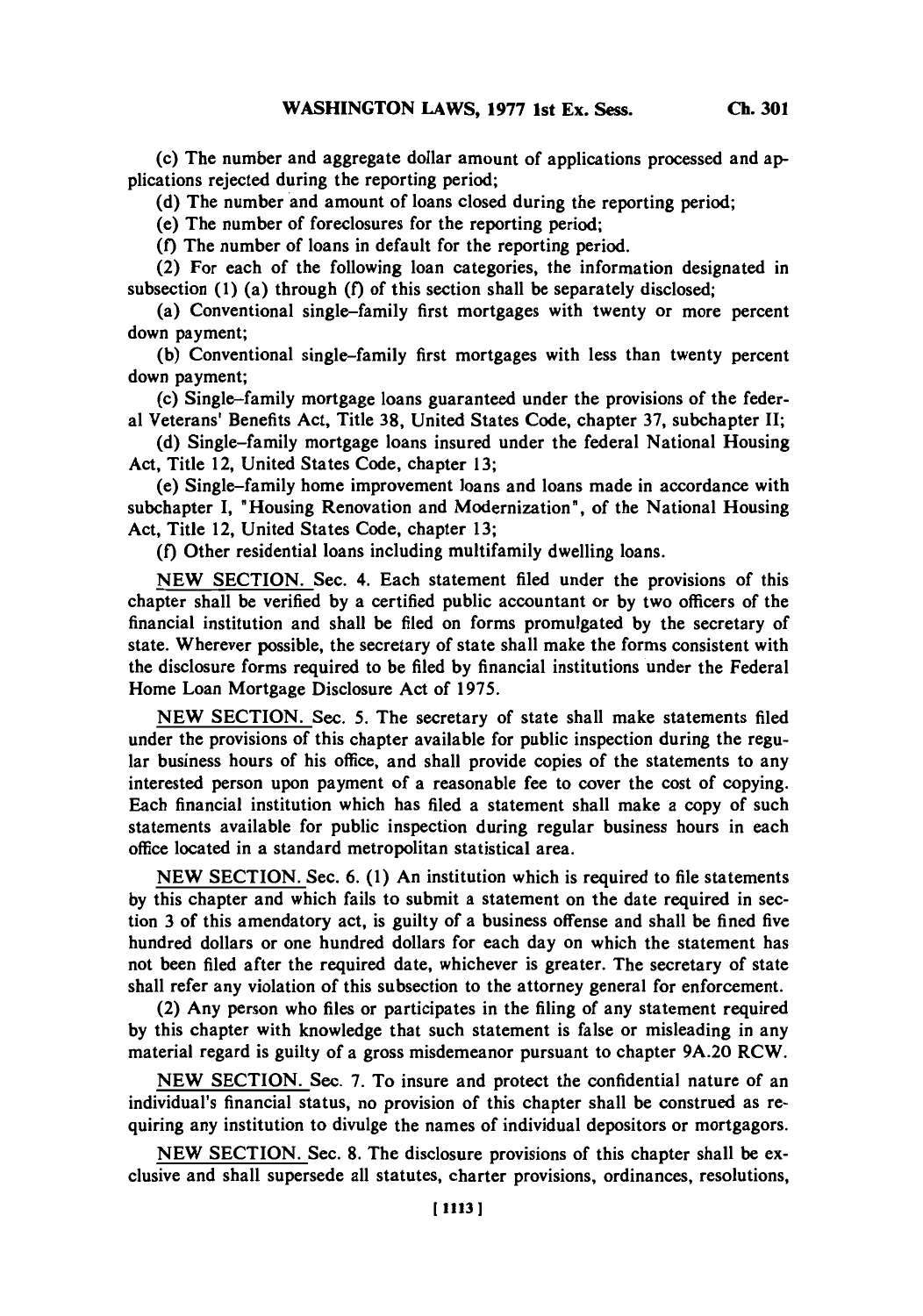## **Ch 301WASHINGTON LAWS, 1977 1st Ex. Sess. Ch. 301**

regulations, and requirements promulgated **by** the state or any political subdivision thereof.

**NEW** SECTION. Sec. **9.** The provisions of this chapter shall expire on January **1, 1981.**

**NEW SECTION.** Sec. **10.** Sections **11I** through **13** of this amendatory act shall be known and may be cited as the "Fairness in Lending Act".

**NEW** SECTION. Sec. **11.** As used in sections **11I** through **13** of this amendatory act:

**(1)** "Financial institution" means any bank or trust company, mutual savings bank, credit union, mortgage company, or savings and loan association which operates or has a place of business in this state whether regulated **by** the state or federal government.

(2) "Particular type of loan" refers to a class of loans which is substantially similar with respect to the following:

(a) **FHA,** VA, or conventional as defined in section **3(2)** of this amendatory act;

**(b)** Uniform or nonuniform payment;

(c) Uniform or nonuniform rate of interest;

**(d)** Purpose; and

(e) The location of the real estate offered as security for the loan as being inside or outside of that financial institution's lending area.

**(3)** "Varying the terms of a loan" includes, but is not limited to the following practices:

(a) Requiring a greater down payment than is usual for the particular type of a loan involved;

**(b)** Requiring a shorter period of amortization than is usual for the particular type of loan involved;

(c) Charging a higher interest rate than is usual for the particular type of loan involved;

**(d) A** deliberate underappraisal of the value of the property offered as security.

**NEW SECTION.** Sec. 12. Subject to section **13** of this amendatory act, it shall be unlawful for any financial institution, in processing any application for a loan to be secured **by** a single-family residence to:

**(1)** Deny or vary the terms of a loan on the basis that a specific parcel of real estate offered as security is located in a specific geographical area, unless building, remodeling, or continued habitation in such specific geographical area is prohibited or restricted **by** any local, state, or federal law or rules or regulations promulgated thereunder.

(2) Utilize lending standards that have no economic basis.

**NEW SECTION.** Sec. **13.** Nothing contained in sections **11I** through 12 of this amendatory act shall preclude a financial institution from considering sound underwriting practices in processing any application for a loan to any person. Such practices shall include the following:

**(1)** The willingness and the financial ability of the borrower to repay the loan.

(2) The market value of any real estate and of any other item of property proposed as security for any loan.

**(3)** Diversification of the financial institution's investment portfolio.